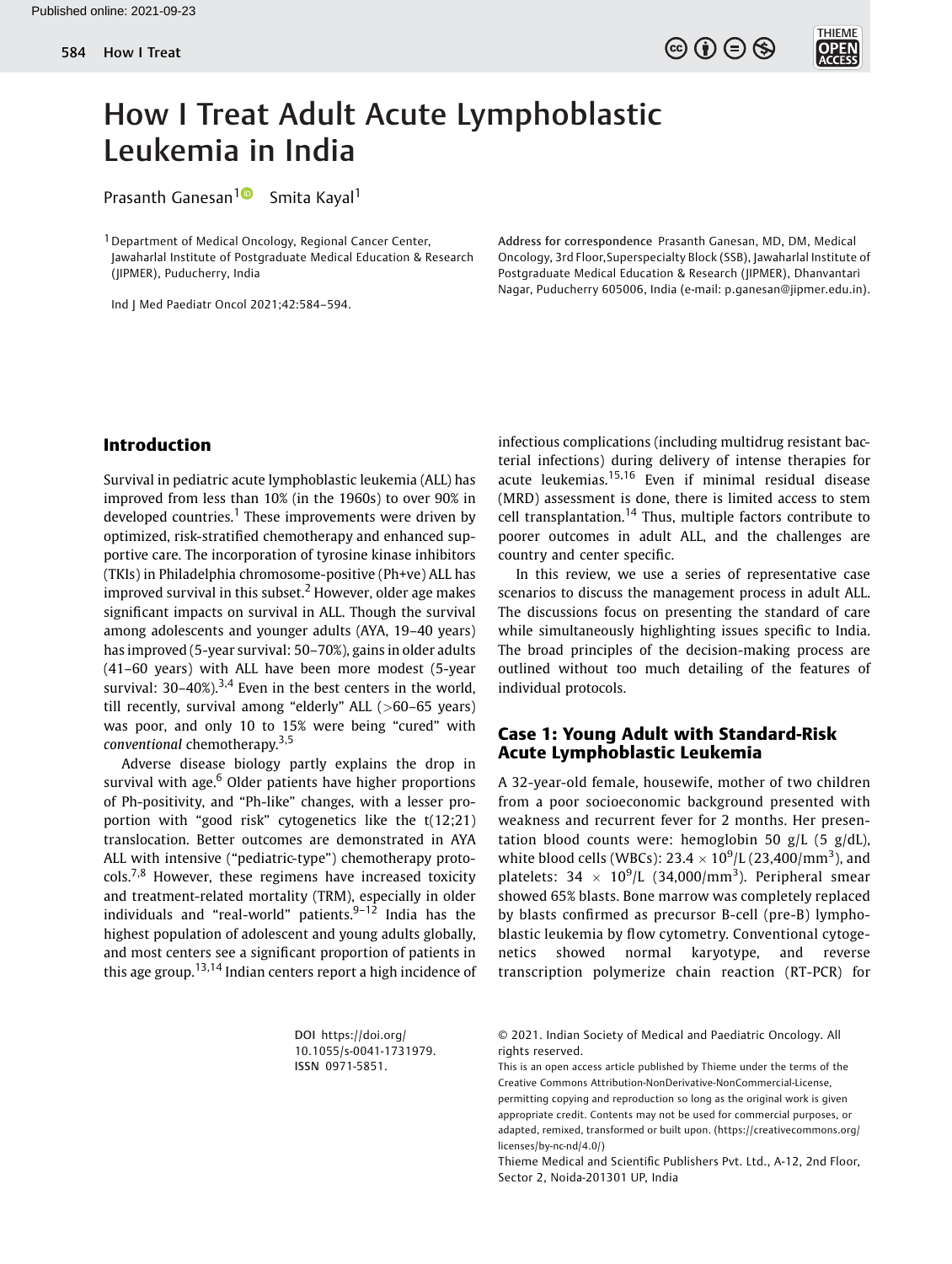BCR-ABL was negative. She started induction therapy with modified BFM-95 protocol.

#### Adult versus Pediatric protocols

Multiple trials have shown superior results using "pediatric" type protocols in AYA patients with ALL ( $\blacktriangleright$ Table 1).<sup>17-19</sup> Patients up to the age of 50 years have been included in these studies, and the current consensus is to use pediatric protocols whenever feasible for treating young adults. At our center, we use BFM-95, a standard and frequently-used "pediatric" regimen. Inadequate prednisolone response and adverse biology (BCR/ABL or MLL rearrangements) are considered high-risk, while, T-cell ALL (T-ALL), older ages (>6 years), and initial WBC  $> 10 \times 10/L$  constitute medium risk. We used a modified version of this protocol where most patients received the standard risk treatment with modifications done only for those who are MRD+ve.<sup>20</sup> Previous studies from India (►Table 2) have reported 40 to 60% survival among AYA ALL treated with this protocol.<sup>12,14</sup> Though higher TRM was noted in older Indian studies, a large multicenter study from India has shown that pediatric protocols can safely be delivered in AYA patients without excess mortality.<sup>11,14</sup> Concerns about toxicities remain and, even in developed countries, a quarter of AYA patients are treated with "adult" protocols.<sup>21</sup>

# Case-1 Continued

At the end of induction, the bone marrow (day 35) was in remission, and MRD was negative  $(<0.01\%)$ . She continued standard therapy (phase Ib followed by high-dose methotrexate, reintensification [IIa and IIb], prophylactic cranial radiation [dose: 12 Gy], and maintenance). During maintenance, she frequently delayed her follow-up visits leading to treatment interruptions. She and her husband were counseled multiple times by a social worker to maintain adherence. Ultimately, she completed 2 years of maintenance therapy and remained in CR 6 months after completing treatment.

#### Role of Cranial Radiation

Prophylactic cranial radiation is usually used in adult ALL, while newer pediatric protocols omit this in low-risk disease. Concerns about long-term radiation effects (neurological and neuroendocrine) may be lower in an older individual compared with a very young child.<sup>22</sup> At our center, we choose to continue to offer cranial RT for adult ALL to reduce the risk of CNS relapses.

#### Role of Rituximab

Conventional chemotherapy based on "pediatric" protocols yields survival of 50 to 60% in AYA ALL.<sup>4</sup> Addition of rituximab has improved event-free survival (EFS) by 10-15% without a statistically significant improvement in overall survival [OS] in CD20+ adult ALL treated in the GRAALL-2005/R study (which used the GRAALL 2003/2005 backbone of chemotherapy, an intense "pediatric-type" regimen).<sup>23</sup>

This is another consideration in CD20+ve patients (about one-third of pre-B ALL), reducing relapse by 10 to 15%. At our center, we usually do not add rituximab for all patients due to cost considerations.

## Role of Counseling and Maintaining Treatment Adherence

Nonadherence and abandonment occur in 11 to 15% of Indian ALL patients.11,14,24,25 Young adults have to tackle multiple social and economic issues. These patients have a high risk of demotivation and nonadherence which may manifest during the long treatment course. Treatment delays reduce the relapse-free survival from 69% to 43%.<sup>12</sup> The benefits of an "intensive" regimen will not be realized unless the patients strictly adhere to the treatment timelines. It is vital to have a team of supportive personnel (social workers, psychooncologists, etc.) who can work closely with these patients and proactively identify nonadherent behavior and intervene appropriately to realize maximum benefit. Oncologists/hematologists involved in the care of leukemias should make attempts to get adequate support (social workers/psychooncologists/support from nongovernment organizations [NGOs]) to prevent treatment nonadherence and abandonment. Experience from pediatric ALL shows that it is possible to achieve this, even in a governmental setup.26–<sup>28</sup>

# Case 2: Adult Acute Lymphoblastic Leukemia with High-Risk Disease

A 49-year-old male presented with a 1-week history of breathing difficulty and facial puffiness. He had neck nodes, mediastinal widening, and superior vena cava (SVC) syndrome. Hemogram showed hemoglobin:  $100 \times 10^9$ /L (10 g/dL), WBC count:  $112 \times 10^9$ /L (112,000/mm<sup>3</sup>), and platelet counts:  $98 \times 10^9$ /L (98,000/mm<sup>3</sup>). Peripheral smear showed 90% blasts, and bone marrow with phenotyping confirmed a diagnosis of T-cell lymphoblastic leukemia (positive: CD3, CD7, CD5, terminal deoxynucleotide transferase (TdT); negative: CD19, CD10). There were no neurological symptoms, hypoxia, and cerebrospinal fluid was negative for malignant cells. After establishing hydration and measures to control tumor lysis, he started BFM-95 induction.

#### T-Cell versus B-Cell Acute Lymphoblastic Leukemia

T-ALL comprises approximately 15 to 25% of total cases of adult ALL.<sup>29,30</sup> T-ALL is more likely to have higher white cell count, mediastinal enlargement, and CNS involvement.<sup>31–33</sup> Historically, outcomes in T-ALL outcomes were inferior, but with contemporary risk-adapted protocols, survival has improved to 85%-90% in pediatric T-ALL. Adult trials of German multicenter study group for adult ALL (GMALL), group for research on adult ALL (GRAALL), UKALL, and hyper-CVAD have shown CR rates of 75 to 90% and 5-year OS of 35 to 50% for T-ALL.<sup>34,35</sup> However, in AYA patients, intense protocols with dexamethasone, higher intensity of L-asparaginase and high-dose methotrexate (5 g/m) yields survival of 60 to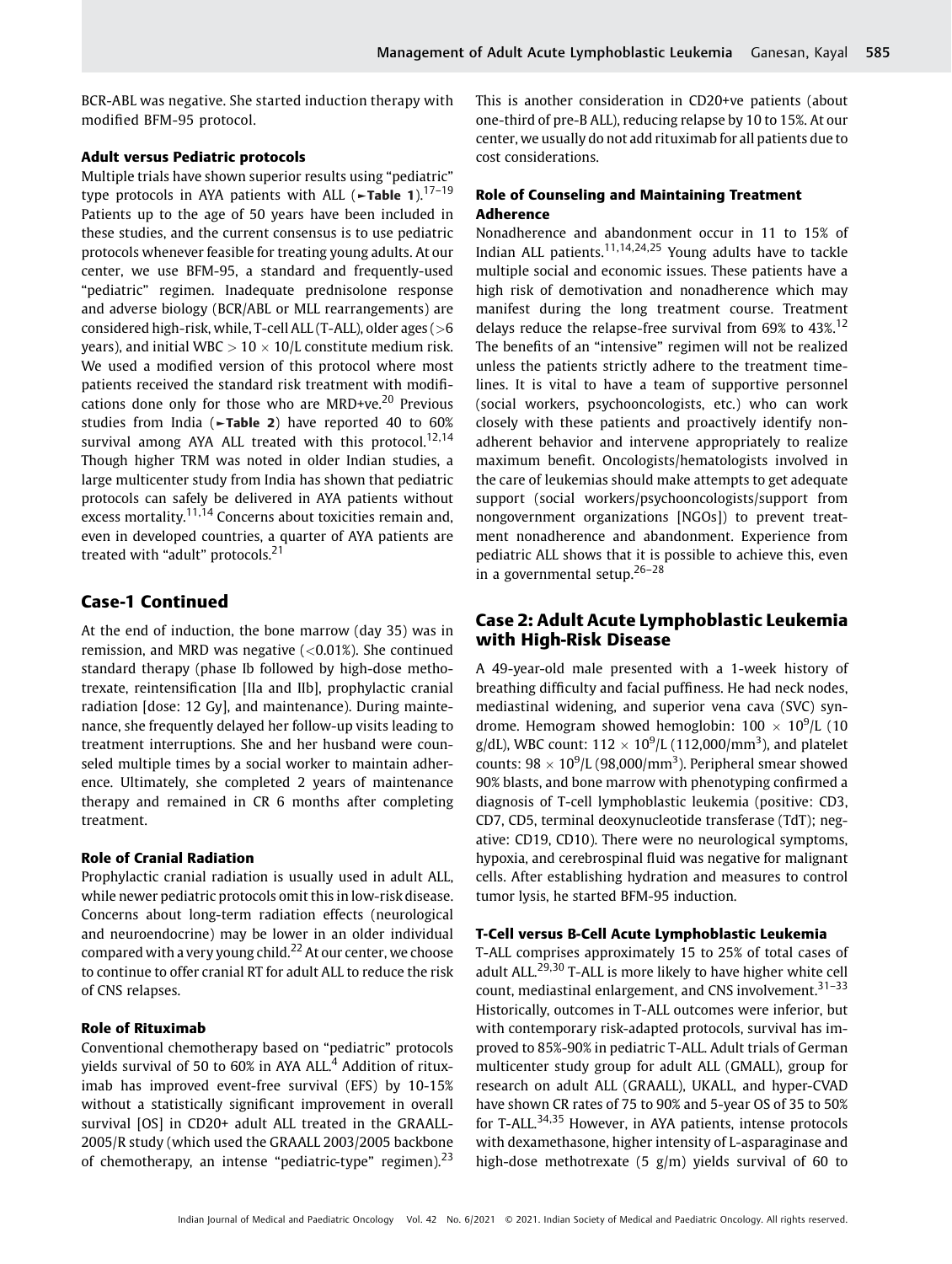|  | Table 1 Comparison of adult and pediatric protocols |  |  |  |
|--|-----------------------------------------------------|--|--|--|
|--|-----------------------------------------------------|--|--|--|

| Component of<br>therapy          | Pediatric                                                                                                                      | Adult                                                                                                                                                     | Our preference in<br>adult ALL therapy                                                                                                                                                                              | <b>Remarks</b>                                                                                                                          |
|----------------------------------|--------------------------------------------------------------------------------------------------------------------------------|-----------------------------------------------------------------------------------------------------------------------------------------------------------|---------------------------------------------------------------------------------------------------------------------------------------------------------------------------------------------------------------------|-----------------------------------------------------------------------------------------------------------------------------------------|
| Steroids                         | Higher cumulative<br>doses<br>Dexamethasone ><br>prednisolone                                                                  | Lesser doses overall                                                                                                                                      | Prednisolone<br>Though dexamethasone may<br>reduce relapses, there is a<br>higher risk of infectious<br>complications                                                                                               | High risk of hyperglyce-<br>mia and infections in<br>adults                                                                             |
| L-asparaginase                   | Higher cumulative<br>doses                                                                                                     | Lesser doses                                                                                                                                              | We usually cap the dose of L-<br>asparaginase at 10,000 when<br>using the BFM protocol. For<br>older individuals above 50-60<br>we minimize the use of L-<br>asparaginase or omit this dur-<br>ing induction        | Risk of complications is<br>very high in individuals<br>over 50                                                                         |
| Peg-asparaginase                 | Most modern protocols<br>have switched to peg                                                                                  | Most modern protocols<br>have switched to peq                                                                                                             | With peg-asparaginase avail-<br>ability from Indian companies,<br>the cost has reduced; but it is<br>still higher than conventional L-<br>asparaginase. We do not use it<br>regularly because of the cost<br>issues | Though the efficacy is<br>similar to conventional<br>asparaginase, the com-<br>pliance may be im-<br>proved with the peq<br>preparation |
| Vincristine                      | Higher doses<br>Some pediatric proto-<br>cols do not cap at 2 mg                                                               | Capped at 2 mg per<br>dose<br>Lower cumulative doses                                                                                                      | Capped at 2 mg. When used as<br>prophylaxis drugs like vorico-<br>nazole can worsen toxicity;<br>hence withhold 24 hours be-<br>fore vincristine                                                                    | High risk of neuropathy<br>in adults                                                                                                    |
| Methotrexate                     | Higher doses like 5 g/m <sup>2</sup><br>easily delivered<br>Recent data with Capiz-<br>zi's type regimens                      | Creatinine clearance<br>issues in individuals>50<br>years; hence $\geq$ 5 g is<br>difficult to administer.<br>No data with Capizzi's<br>type methotrexate | We use a 3 $q/m^2$ dose for pre-B<br>ALL and 5 $q/m^2$ for T-ALL when<br>using BFM protocol                                                                                                                         | Risk of nephrotoxicity,<br>especially in older indi-<br>viduals. Need for drug-<br>level monitoring                                     |
| AlloSCT in first<br>remission    | Usually not considered<br>except for persistent<br>MRD+ or MLL rear-<br>rangements<br>Many protocols prefer<br>intensification | Usually considered for<br>MRD positive, Ph+ve,<br>MLL rearrangements,<br>and other protocol de-<br>fined high-risk features                               | CR1 alloSCT is offered for high-<br>risk as defined by Ph+ve, MLL+,<br>and persistent (postconsolida-<br>tion) MRD+ve patients                                                                                      | Multiple factors need to<br>be considered as shown<br>in Table 3.                                                                       |
| Anthracyclines                   | Tailored use<br>Less preferred due to<br>long-term risks                                                                       | Usually, a component of<br>therapy at standard<br>doses                                                                                                   | Usually omitted or lesser<br>number of doses in elderly ALL                                                                                                                                                         | $\qquad \qquad -$                                                                                                                       |
| Cranial radiation<br>prophylaxis | Omitted in most mod-<br>ern protocols                                                                                          | Usual component                                                                                                                                           | Dose of 12 Gy for prophylaxis<br>and 18 Gy for CNS+ disease                                                                                                                                                         | Concerns about long-<br>term cognitive and en-<br>docrine effects in chil-<br>dren. Fewer concerns in<br>adults                         |

Abbreviations: ALL, acute lymphoblastic leukemia; AlloSCT, alllogeneic stem cell transplantation; CNS, central nervous system; MRD, minimal residual disease; Peg, pegylated; Ph+ve, Philadelphia chromosome-positive; pre-B All, precursor B-cell; T-ALL, T -cell ALL.MLL, mixed lineage leukemia; BFM, Berlin-Frankfur-Munster;

70%.<sup>36</sup> Indian studies have shown 5-year EFS and OS of 50  $\pm$ 7.4 and 61  $\pm$  7.6% for pediatric T-ALL treated on MCP-841 protocol and 5-year EFS of 38  $\pm$  6.2% for adult T-ALL treated with modified GMALL protocol. $25,37$  At our center, we use BFM-95 for adult T-ALL up to 50 years of age and a modified GMALL for older/or, less-fit patients.

# Case-2 Continued

After completing BFM-95 induction IA, the bone marrow was in morphological CR, but MRD by flow cytometry was

positive (0.24%). He received three courses of the high-risk regimen of BFM-95. Subsequently, his marrow became MRDnegative and he is currenlty on maintenance.

# Role of Minimal Residual Disease Assessment in Acute Lymphoblastic Leukemia

A tailored approach based on the MRD status must be considered in all patients currently treated for ALL.<sup>38</sup> The best technique (multi-parameter flow cytometry vs. PCRbased assessment) and time point (end of induction vs. end of consolidation), for assessment of MRD is still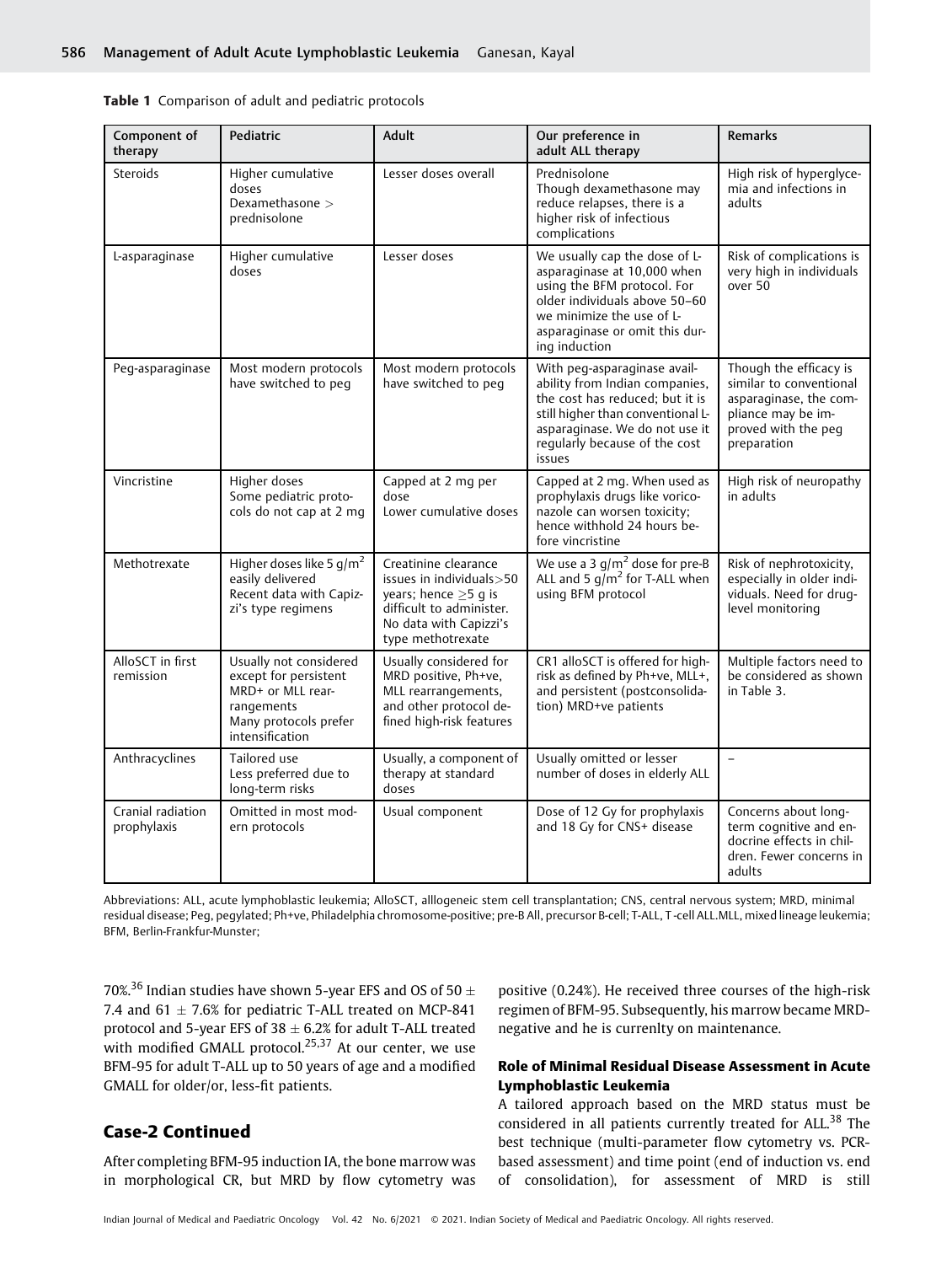| <b>Type</b>        | Ph type   | Center               | City       | $\mathbf n$ | Median age in<br>years(range) | <b>Treatment</b>            | EFS% $(y)$ | <b>OS%</b> |
|--------------------|-----------|----------------------|------------|-------------|-------------------------------|-----------------------------|------------|------------|
| Ph-negative<br>ALL | 1997-2003 | PGIMER <sup>25</sup> | Chandigarh | 118         | >12                           | Modified BFM                | 29(3)      | NR.        |
|                    | 1995-2009 | CMC <sup>79</sup>    | Vellore    | 113         | $15 - 60$                     | Modified GMALL <sup>a</sup> | 51(5)      | 51(5)      |
|                    | 2000-2013 | CI(14)               | Chennai    | 232         | $21(18-30)$                   | <b>BFM and GMALL</b>        | 36(5)      | 39(5)      |
|                    | 2012-2018 | $HCC^{80}$           | Multiple   | 572         | $21(15-29)$                   | Multiple <sup>b</sup>       | 56 $(2)$   | 73(2)      |
|                    | 2013-2016 | TMH <sup>81</sup>    | Mumbai     | 349         | $15 - 25$                     | <b>BFM</b>                  | 59 $(3)$   | 61(3)      |
| PH-positive<br>ALL | 2011-2016 | RGCl <sup>82</sup>   | New Delhi  | 63          | $35(14-76)$                   | COG/UKALL <sup>c</sup>      | 31(4)      | 46(4)      |
|                    | 2009-2012 | TMH <sup>83</sup>    | Mumbai     | 65          | $28(15-53)$                   | MCP/BFM/other <sup>e</sup>  | 30(2)      | 29(2)      |
|                    | 2012-2017 | HCC <sup>80</sup>    | Multiple   | 158         | $21(15-29)$                   | Multiple <sup>b,d</sup>     | 47(2)      | 67(2)      |

Table 2 Selected studies of adult ALL from India

Abbreviations: ALL, acute lymphoblastic leukemia; BFM, Berlin-Frankfur-Munster; CI (WIA), cancer institute (WIA), Adyar; CMC, Christian Medical College; COG, Children's Oncology Group; EFS, event-free survival; GMALL, German multicenter study group for adult ALL; HCC, Hematology Cancer Consortium; MCP, Multicenter protocol-841; OS, overall survival; Ph+ve, Philadelphia chromosome-positive; PGIMER, Post Graduate Institute of Medical Education & Research; RGCI, Rajiv Gandhi Cancer Institute, Dwarka; TMH, Tata Memorial Hospital; UKALL, United Kingdom Multicenter ALL protocol.

<sup>a</sup>Only T-cell ALL were analyzed in this study.

b Pediatric (87%), adult (13%); BFM (74%), COG (8.5%), MCP-841 (3.7%), GMALL (10.4%), hyper-CVAD (2.3%), and others (1%).

<sup>c</sup>Imatinib till 2021, then dasatinib; alloSCT in 16 patients; and EFS was superior with alloSCT (36 vs. 27%).

d Imatinib, 83% and dasatinib, 17%.

unresolved.39,40 T-ALL patients take longer to clear MRD than B-ALL, and MRD may be assessed 2-3 months postinduction. At our center, we assess MRD postinduction and if positive, we move to the high-risk (HR 1, 2, 3) arm of the same protocol. MRD-ve patients continue with standard-dose consolidation therapy. Patients who become MRD-ve after further chemotherapy are considered for allogeneic stem cell transplantation (alloSCT) in CR1. Patients with persistent MRD post consolidation do poorly even with additional chemotherapy or an alloSCT (10-20% long term survival). The decision-making in these patients has to be individualized ►Table 3 and the overall approach presented in  $\blacktriangleright$  Fig. 1).

#### AlloSCT in CR1 in adult Acute Lymphoblastic Leukemia

Though alloSCT reduces relapses (by 10-15%), the benefit has to be weighed against the risk of non-relapse mortality (NRM) and other long-term problems. The MRC UKALL12/ ECOG 2993 trial was the largest ("genetic randomization") trial comparing conventional therapy (adult-type ALL protocol) with allogenic transplant in CR1. Patients with matched donors received CR1 alloSCT while those without donors continued chemotherapy. Though alloSCT reduced relapses, this benefit was negated by increased NRM, especially in those older than 45 years. $41$  Thus, the decision to allotransplant must consider the disease risk (baseline, and MRD), patient's fitness (age, comorbidities, performance status), type of protocol being used (pediatricinspired vs. adult), donor-type for the procedure (matched vs. haploidentical vs. cord blood),experience of the center, and also the possibility of later access to novel therapies (chimeric antigen receptor T cells, blinatumomab, inotuzumab, etc.)  $\blacktriangleright$ Table 3).<sup>42</sup>

Among these, MRD-positivity is the most critical disease factor determining the decision of alloSCT in CR1 in adults with ALL. For patients treated with intense chemotherapy protocols and achieve MRD-ve status, the use of alloSCT in CR1 may not be required despite the presence of other highrisk factors.<sup>43</sup>

When the decision has been made to proceed with an alloSCT, conditioning using myeloablative regimens using total body irradiation (TBI) are preferred in patients with ALL.<sup>44,45</sup> At our center, for Ph-ve ALL, we reserve alloSCT in CR1 (myeloablative conditioning with fludarabine–busulfan) for young  $\left( < 50$  years) and fit patients with one or more conventional high-risk features (high-risk cytogenetics, early thymic precursor [ETP] ALL) only when a matched sibling donor is available. In the absence of a matched sibling donor, these patients are usually treated in the high-risk arm of the BFM-95 protocol. However, if they have persistent MRD after consolidation therapy, the long-term chance of survival is  $12\%$ .<sup>46</sup> In these patients, we offer alloSCT in CR1. Decisions on haploidentical transplants in these patients are taken after very detailed discussions.

#### Treatment of Early Thymic Precursor Acute Lymphoblastic Leukemia

The ETP ALL accounts for 15 to 35% of T-ALL and is characterized by a unique immunophenotype (cCD3<sup>+</sup>, sCD3–, CD1a–, CD2<sup>+</sup>, CD7<sup>+</sup>, CD8–, CD5 dim, and positivity for stem cell and myeloid markers, including HLA-DR, CD13, CD33, CD34, or CD117). $47,48$  Outcomes are inferior (lower remission rates post-induction and higher MRD positivity), but may be improved by contemporary response-adapted treatment regimens (alloSCT in CR1 reserved for persistent MRD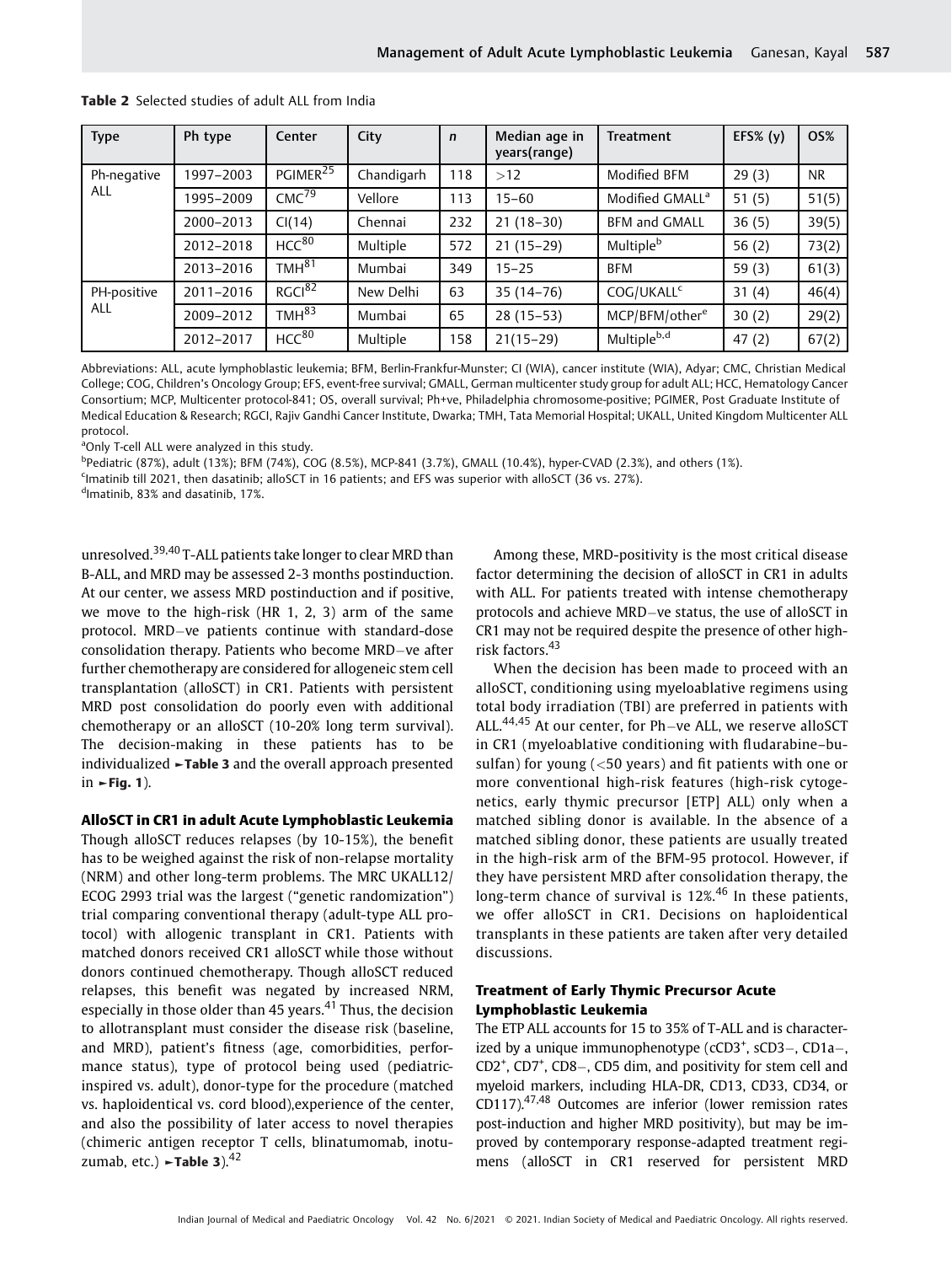| <b>Factor</b>           | Strongly consider<br>alloSCT in CR1 <sup>ª</sup> (Green)                                                     | Discuss the option of<br>alloSCT in CR1 <sup>b</sup> (Yellow) | AlloSCT in CR1 not<br>to be considered (Red) |
|-------------------------|--------------------------------------------------------------------------------------------------------------|---------------------------------------------------------------|----------------------------------------------|
| Baseline risk factors   | Ph+ve disease<br>MLL rearrangements<br>Complex karyotype                                                     | <b>ETP ALL</b><br>MPAL                                        | No baseline risk factors                     |
| MRD status              | Positive postconsolidation                                                                                   | Positive postinduction<br>but negative<br>postconsolidation   | MRD negative                                 |
| Age group (y)           | $<$ 40-45                                                                                                    | $45 - 60$                                                     | $>60-65$                                     |
| Donor                   | Fully matched sibling or MUD                                                                                 | Haploidentical donors                                         | No donor available                           |
| Center TRM with alloSCT | $5 - 10%$                                                                                                    | $10 - 20%$                                                    | >20%                                         |
| Patient factors         | • Committed patient and family<br>• Finances available<br>• Able to stay in local place<br>for $6-12$ months | Any one of these factors<br>missing                           | All these factors are missing                |

Table 3 How we choose a patient for CR1 alloSCT in adult ALL

Abbreviations: AlloSCT, allogeneic stem cell transplantation; ALL, acute lymphoblastic leukemia; ETP, early thymic precursor; MPAL, mixed phenotypic acute leukemia; MRD, minimal residual disease; MUD: matched unrelated donor; MLL, mixed lineage leukemia; TRM, treatment-related mortality.

Note: In the "red" group, we usually do not offer alloSCT in CR1.

<sup>a</sup>In the "green" group, we offer allotransplant in first complete remission (CR1) and strongly encourage patients to consider this option, especially when all factors are favorable.

<sup>b</sup>In the "yellow" group, when any of the factors are not favorable, we have detailed discussions with the patient and family about the pros and cons and make an informed decision.



Fig. 1 Approach to adult acute lymphoblastic leukemia (ALL). Decision-making process for adult ALL in India. The green boxes represent strong indications for allogeneic stem cell transplantation (alloSCT) in first complete remission (CR1), where it would be offered to all those with a sibling donor. The yellow boxes represent situations where there is benefit from alloSCT in terms of reduction of relapses. However, the procedural risk may be high (e.g., only a haploidentical donor is available or when the patient is older or has multiple comorbidities). In these situations, the decision must be individualized after clear discussions with the patient and family. Decision-making must consider the center's experience in alternative-donor transplants. The blue box represents persistent MRD; these patients are at high risk of relapse. Their outcomes are poor with continued chemotherapy, but data also suggests that patients who are MRD+ve at the time of transplant have worse outcomes than those who undergo transplants with MRD-ve marrow. Hence, these situations also require detailed discussions. The red boxes are situations where alloSCT in CR1 is not considered (no donor, MRD-ve, and no high-risk features). MRD, minimal residual disease; Ph+ve, Philadelphia chromosome-positive;TKI, tyrosine kinase inhibitor. MLL, mixed lineage leukemia;

Indian Journal of Medical and Paediatric Oncology Vol. 42 No. 6/2021 © 2021. Indian Society of Medical and Paediatric Oncology. All rights reserved.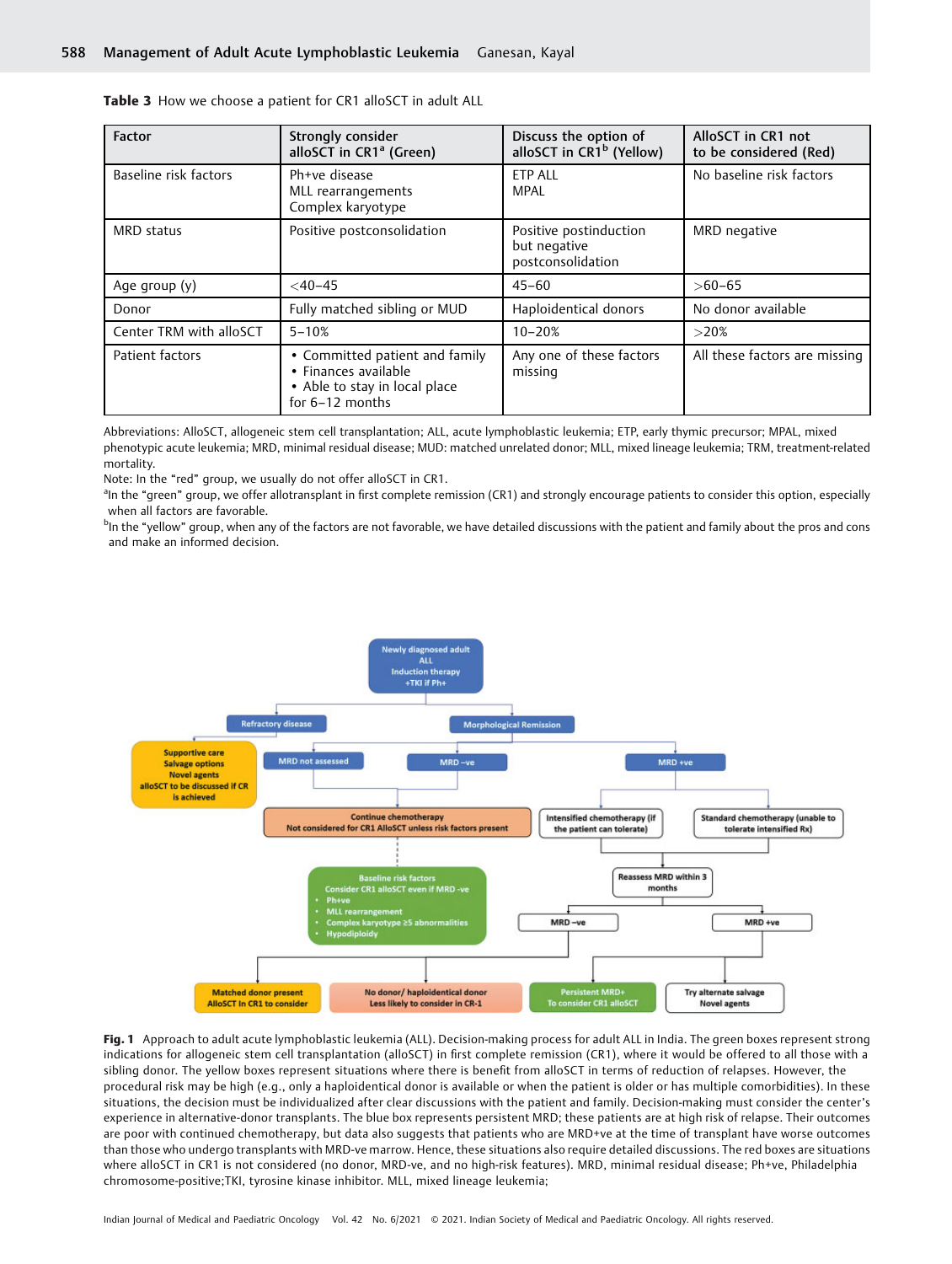positivity).35,49 The use of L-asparaginase may be important; hence "pediatric" type protocols may be preferred for ETP ALL over protocols such as hyper-CVAD.<sup>50</sup> At this point, there is limited published data on ETP ALL from India. We currently treat adult ETP ALL with BFM-95 protocol on and reserve alloSCT for persistent MRD post consolidation.

# Case 3: Elderly Patient with Acute Lymphoblastic Leukemia

A 73-year-old retired school teacher had been feeling unwell for 2 months. He had been diagnosed with anemia, and had received two packed red blood cells. A repeat blood count showed hemoglobin:  $65 \times 10^9$ /L (6.5 g/dL), WBC count: 2.3  $\times$  10<sup>9</sup>/L (2,300/mm<sup>3</sup>), and platelet count: 45  $\times$  $10^9$ /L (45,000/mm<sup>3</sup>). Bone marrow was replaced with lymphoblasts (CD19+, CD20+, CD3-ve, and pre-B ALL). BCR-ABL was negative. He had well-controlled hypertension, poorly controlled blood glucose, and took cardiac medications after bypass surgery for triple-vessel coronary artery disease 3 years ago. On examination, he was cheerful, accepting of his diagnosis, and had a performance status of 1. Treatment options and outcomes were discussed in detail with the patient and the family.

#### Treatment of Elderly Acute Lymphoblastic Leukemia: Curative or Palliative Intent?

Outcomes of ALL patients over the age of 60 years is poor with conventional chemotherapy. The SEER database showed a 3 year survival of 24% in 60 to 64-year-old patients. The SEER database showed a 3-year survival of 24% in 60-64-year-old patients, which dropped to 12% at 70-74 years and 8% in those between 75-79 years of age.<sup>5</sup> The patient and family need to understand these bleak outcomes. CR after induction is achieved in less than half the patients, and a quarter may suffer early mortality.<sup>51</sup> Though small studies have shown improvement in outcomes with more "intensive" regimens,  $52$ these have not been consistently replicated.

We have a detailed discussion with older patients about the reality of the situation. The patient presented here had evident comorbidities which would limit delivery of intense chemotherapies. However, the family was insistent on trying whatever would be possible.

# Case-3 Continued

The family wanted to consider some form of "curative" therapy despite understanding the risks. He started modified GMALL induction (steroids,  $3 \times$  weekly doses of vincristine and one dose of daunorubicin). He had multiple complications (hyperglycemia, vincristine-induced ileus, and gram-negative sepsis), and required intensive care. Blood counts improved by week 5, and marrow on D35 was in remission. MRD assessment was not performed. The general condition had worsened considerably by this time, and the patient was deemed unfit for further intensive chemotherapy. He started an oral "maintenance" treatment with daily 6-mercaptopurine and weekly methotrexate. Unfortunately. the disease relapsed after 5 months. The patient opted for home-based supportive care without further anticancer therapy.

The outcomes of relapsed ALL is dismal even with allogeneic transplantation. Some improvement in survival may be achieved with the newer agents like inotuzumab and blinatumomab. However, considering the costs involved in sourcing these newer agents, salvage therapies are not usually practical in these patients.

# Improving Outcomes in Elderly Acute Lymphoblastic Leukemia with Targeted Treatments: The Future Looks Bright

The current approaches with conventional therapies are unlikely to make a huge difference in the outcomes of elderly ALL. Newer strategies with a combination of targeted agents and less-intense chemotherapy has shown benefit. Rituximab with GMALL protocol produced a modest 5-year OS of 23% in patients with ALL  $>$  55 years of age.<sup>53</sup> Recent studies have shown improved outcomes in elderly ALL (short-term survival  $>50\%$ ) with the use of inotuzumab and blinatumomab.54,55 Ironically, the outcomes of Ph+ve ALL in the elderly may have improved due to the use of TKIs. Low-intensity chemotherapy with dasatinib produced a 5 year OS of 36% in a European study where the median age was 69 years. $56$ 

# Case 4: Adult with Philadelphia Chromosome-Positive Acute Lymphoblastic Leukemia

A 43-year-old male presented with a 4-week history of fatigue and intermittent fever; hemoglobin:  $77 \times 10^9$ /L(7.7 g/dL), WBC:  $85 \times 10^9$ /L (85,000/mm<sup>3</sup>), and platelets:  $48 \times 10^9$ /L (48,000/ mm<sup>3</sup>) with 88% blasts in peripheral smear. Bone marrow examination and flow cytometry confirmed the diagnosis of pre-B-ALL. Conventional karyotyping showed 46, XY with t (9;22) and peripheral blood was positive for BCR-ABL p190 transcripts. He was started on BFM-95 induction with dasatinib added on day 6 after the BCR-ABL report was available.

Ph+ve ALL accounts for approximately 25 to 30% of adult ALL and up to 50% of cases in older adults and the elderly.<sup>57</sup> The addition of TKIs to chemotherapy improves CR rates (90–100%) and the survival (38–54%) in adult Ph+ve ALL.58–<sup>62</sup>

## Philadelphia Chromosome-Positive Acute Lymphoblastic Leukemia which Tyrosine Kinase Inhibitors to Choose and How to Add the Tyrosine Kinase Inhibitors?

Dasatinib versus imatinib: there is no trial directly comparing dasatinib and imatinib for adult Ph+ve ALL. Crosstrial comparisons suggest that both produce similar CR after induction (>95%). However, dasatinib treated patients are more likely to achieve complete molecular responses at 3 months (complete molecular response at 65% with dasatinib vs. 30 to 45% with imatinib) and better central nervous system penetration.58,61,62 In children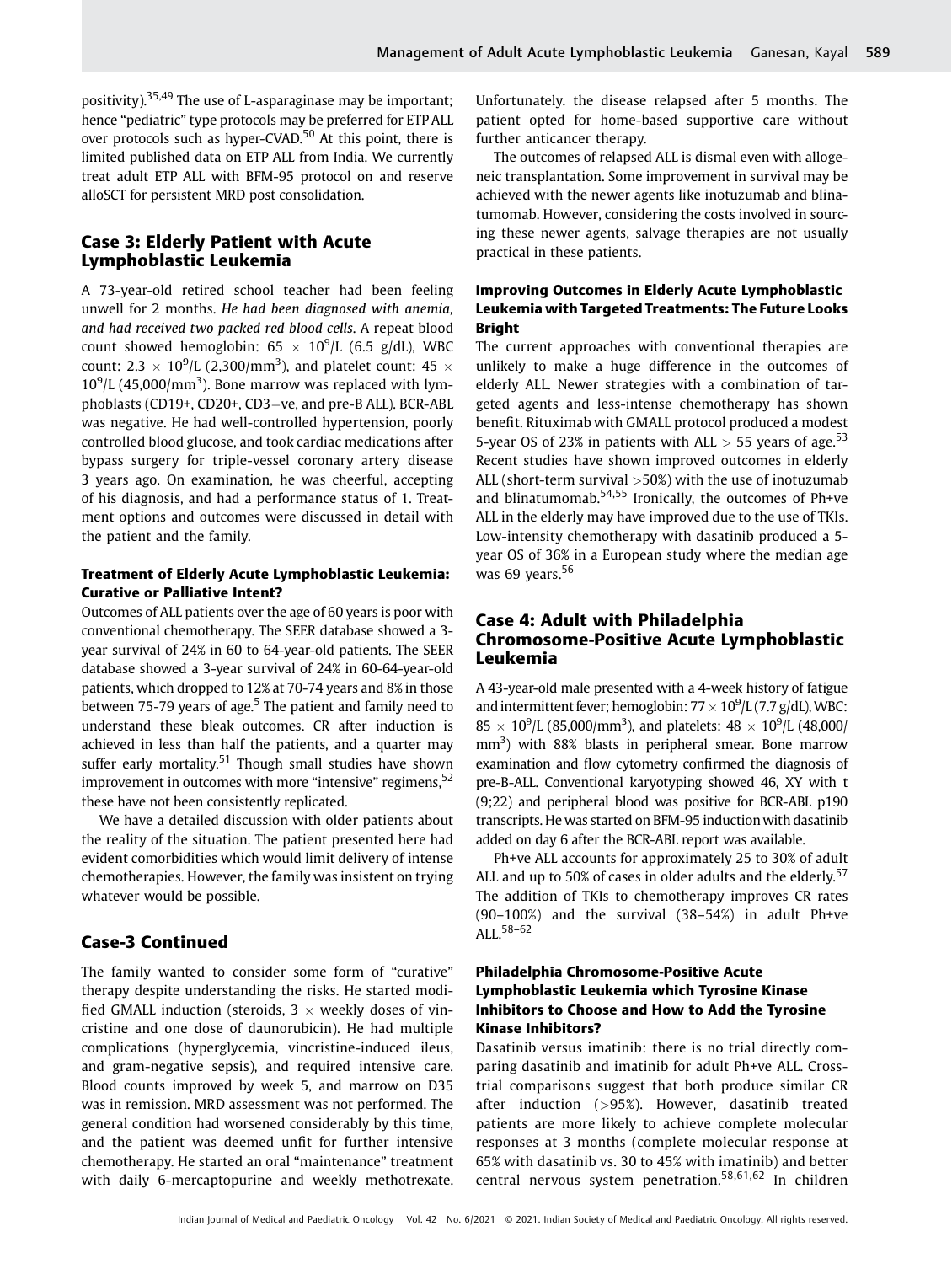with Ph+ve ALL, EFS (71 vs. 49%) and OS (88 vs. 69%) were superior with dasatinib when compared to imatinib. $63$ Mutations may develop during TKI therapy and 75% of those with dasatinib resistance harbor the T315I mutation.<sup>56</sup> Ponatinib produces a high complete molecular remission rate (77%) and survival (3-year DFS of 79%) in newly diagnosed Ph+ALL, but is currently not marketed in India.<sup>64</sup> There is only one study with nilotinib in Ph+ve ALL, and it showed good activity.<sup>65</sup> Based on these results, and the recent availability of generics, we prefer to use dasatinib (start at 100 mg OD and increase to 140 mg OD if tolerated)in Ph+ALL. We may start at a lower dasatinib dose (70 mg) in patients with an active infection. TKIresistant mutations, including T315I mutations, can occur during therapy and have been described even at baseline in Ph+ve ALL.56 We don't perform mutation studies at baseline in Ph+ALL and do this testing only if the patients develop resistance.

#### Case-4 Continued

During induction, the patient had grade-4 neutropenia complicated by neutropenic sepsis and grade-2 mucositis which delayed the completion. Postinduction the bone marrow was in CR, and the patient was counseled for an alloSCT but there was no matched donor available. Post–first-phase consolidation, patient had a major molecular response (MMR). However, in the absence of a fully matched donor, he continued dasatinib with chemotherapy. Monitoring of his disease status is being done by quantitative BCR-ABL assessment by PCR once in 3 months.

#### Philadelphia Chromosome-Positive Acute Lymphoblastic Leukemia: Intensity of Chemotherapy

Several studies from Europe (GIMEMA, EWALL, PETHEMA, and GRALL) have shown that less intensive chemotherapy (steroids  $\pm$  vincristine) combined with TKI (imatinib/dasatinib) results in high CR rates (95–100%) and low induction mortality  $(<3\%)$  in Ph+ve ALL.56,62,66–<sup>68</sup> GRAAPH-2005 showed lesser mortality and comparable molecular responses with reduced intensity induction and imatinib (5-year OS  $[48.3 \text{ vs. } 43\%]$ ).<sup>62</sup> However, post-remission consolidation chemotherapy has to be continued, and allogeneic transplant must be considered in CR1, whenever feasible. We use reduced-intensity induction (steroid, vincristine, and dasatinib) in adult Ph+ve ALL, followed by the continuation of conventional consolidation and maintenance chemotherapy (with TKI in all phases) for those not planned for CR1 alloSCT. Since the optimal duration of TKI is not known, we choose to give it for at least 5 years.

#### What is the status of alloSCT in CR1 in Philadelphia Chromosome-Positive Acute Lymphoblastic Leukemia?

Pediatric studies have reported equivalent outcomes with chemotherapy plus TKI or alloSCT, but for adults, alloSCT remains the standard.<sup>69,70</sup> In the TKI era, an OS of 35 to 55% at 2 to 5 years has been achieved without alloSCT, but the OS increases to 60 to 70% when patients are allotransplanted in  $CR1$ ,  $60,70$  The best outcomes with alloSCT, are seen in a young fit patient with molecular remission following TKI-based induction and with a matched sibling donor or a fully matched unrelated donor. In older adults and in those with comorbidities, the risk of NRM negates the benefit of transplant. Even after alloSCT, continued TKI reduces relapses and must be started as soon as stable engraftment is achieved.<sup>71</sup> Unresolved issues are: (1) Whether early CMR (at 3 months) can omit the alloSCT and do well with chemotherapy+TKI alone?, (2) whether the use of more potent third-generation TKI (ponatinib) will obviate the benefit of alloSCT?, and (3) can alloSCT overcome the negative prognostic impact of factors like highrisk genetics (IKZF2 mutations, T315I mutation, and CKND2A/2B deletions) and persistent MRD?

Our practice offers CR1 alloSCT for all young and fit adult patients with Ph+ve ALL who have matched sibling donors who have achieved at least a major molecular response with induction therapy. We continue TKI maintenance therapy posttransplant for at least 5 years.

# Case 5: Patient with Relapsed Acute Lymphoblastic Leukemia

A 30-year-old male was diagnosed with pre-B ALL 4 years ago and was treated at another center with GMALL protocol. He had achieved complete response by day 30 and marrow and completed intensive chemotherapy and maintenance 6 months back. He had recently noted petechial spots and had pancytopenia due to relapsed B-ALL. He had come to us for further management.

#### How to choose patients for salvage therapy in relapsed ALL?

The outcomes of relapsed is poor, with long-term survival of 7% reported from the large UKALL12/ ECOG 2993 study.<sup>72</sup> However, among patients who were able to achieve CR2 with salvage, and allografted from an HLA-matched sibling, the outcome improved to approximately 23% in the same study. Other factors that determine better outcomes with salvage therapies are younger age and longer remission duration. Isolated nervous system or testicular relapses, or MRD-ve disease at the end of salvage chemotherapy will also predict better outcomes.<sup>73,74</sup>

At our center, considering that there is limited availability of stem-cell transplant facilities and a long waitlist, we offer salvage for select patients (long treatment-free interval, and ability undergo alloSCT). Since intensive chemotherapy alone without consolidation allogeneic transplant is unlikely to cure relapsed ALL, we offer only palliative therapy for patients who are not planned for allogeneic transplantation. An important factor enabling the decision-making is the achievement of an MRD-ve CR2 status after salvage chemotherapy.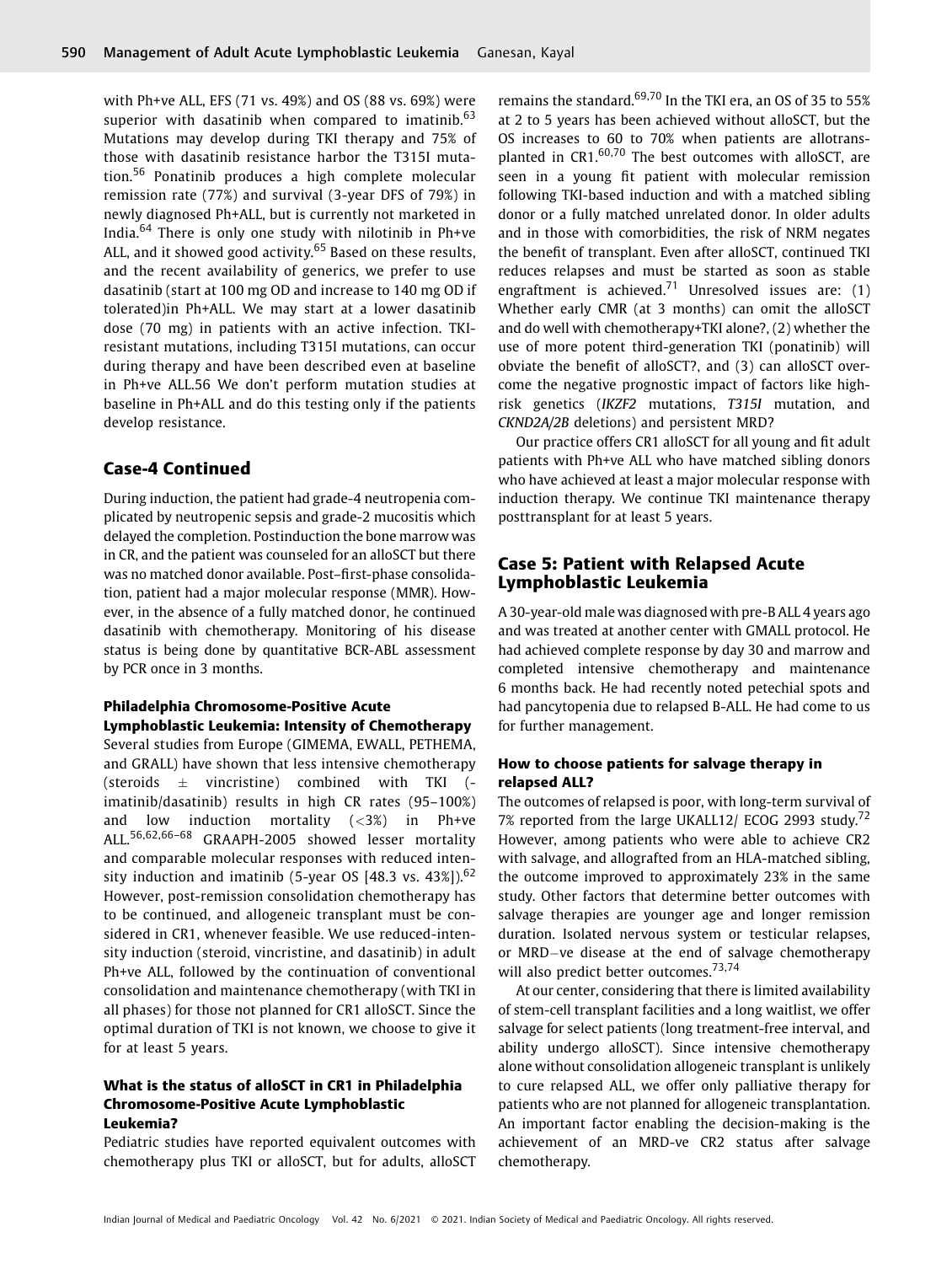# Case-5 Continued

We counseled the patient regarding treatment options. He achieved MRD–ve remission (CR2) after salvage with the FLAG (fludarabine, cytarabine, and granulocyte colony stimulating factor) regimen and received an allogenic transplant from his fully matched sibling. He is currently in remission 6 months post alloSCT.

#### Optimum Salvage Regimens

Randomized trials have not compared the salvage regimens used in relapsed ALL. Wide variations have been reported in the responses with these regimens which have been extensively reviewed elsewhere.<sup>75</sup> About 40 to 50% of adults with relapsed ALL achieve CR2 after salvage. FLAG  $\pm$  idarubicin is a popular option, especially in patients who have had early relapses. It is reasonable to use regimens containing steroids and/or L-asparaginase with high dose cytarabine like the UKALL and BFM relapse protocols in patients with late relapse. Hyper-CVAD is another option that produces  $>40\%$  CR in relapsed ALL.<sup>76</sup>

Newer drugs have significantly improved CR rates, MRD-ve rates, and survival in relapsed patients. Drugs like inotuzumab and blinatumomab have shown efficacy in large randomized trials and should be incorporated if a given patient can access these agents.54,77 Chimeric antigen receptor T cell therapy (CAR-T) is another radical strategy that has dramatically improved outcomes in relapsed ALL.<sup>78</sup>

#### Key Take-Home Points

- For a newly diagnosed fit, young adult  $(<$  50 years), we prefer to use a "pediatric" regimen (►Fig. 1).
- MRD assessment must be done at the end of induction, and intensification of therapy, and allogenic transplant in CR1 must be considered for those who are MRD+ve  $( >0.01\%)$
- For Ph+ve ALL, induction therapy can consist of only vincristine, steroids, and TKI (dasatinib is preferred over imatinib). Consider alloSCT in CR1 whenever there is a fully matched donor available.
- Consider rituximab in CD20+ adult ALL.
- For the elderly ALL, outcomes are poor, and a clear discussion is essential before starting intensive chemotherapy regimens.
- Outcomes are poor in relapsed ALL and salvage therapy must be planned for selected patients when resources are limited. The following features predict better survival in relapsed disease: late relapse, good general condition, and achievement of MRD–ve status after salvage therapy. When these factors are not present, palliative treatment should be discussed
- Since optimum therapy of ALL requires very long-term commitment, appropriate strategies must be in place for social and psychological support to ensure adherence to treatment.

Funding No external sources of funding Conflicts of Interest

None of the authors have any relevant conflicts of interests to declare.

#### References

- 1 Pui C-H, Evans W EA 50-year journey to cure childhood acute lymphoblastic leukemia. Semin Hematol 2013;50(03):185–196
- 2 Schultz K R, Bowman W P, Aledo A, et al. Improved early event-free survival with imatinib in Philadelphia chromosome-positive acute lymphoblastic leukemia: a children's oncology group study. J Clin Oncol 2009;27(31):5175–5181
- 3 Lennmyr E, Karlsson K, Ahlberg L, et al. Swedish Adult Acute Lymphoblastic Leukaemia Group (SVALL). Survival in adult acute lymphoblastic leukaemia (ALL): A report from the Swedish ALL Registry. Eur J Haematol 2019;103(02):88–98
- 4 Stock W, Luger S M, Advani A S, et al. A pediatric regimen for older adolescents and young adults with acute lymphoblastic leukemia: results of CALGB 10403. Blood 2019;133(14):1548–1559
- 5 Geyer M B, Hsu M, Devlin S M, Tallman M S, Douer D, Park J HOverall survival among older US adults with ALL remains low despite modest improvement since 1980: SEER analysis. Blood 2017;129(13):1878–1881
- 6 DeAngelo D J, Jabbour E, Advani A. Recent advances in managing acute lymphoblastic leukemia. Am Soc Clin Oncol Educ Book 2020;40(40):330–342
- 7 Toft N, Birgens H, Abrahamsson J, et al. Results of NOPHO ALL2008 treatment for patients aged 1-45 years with acute lymphoblastic leukemia. Leukemia 2018;32(03):606–615
- 8 DeAngelo D J, Stevenson K E, Dahlberg S E, et al. Long-term outcome of a pediatric-inspired regimen used for adults aged 18-50 years with newly diagnosed acute lymphoblastic leukemia. Leukemia 2015;29(03):526–534
- 9 Huguet F, Leguay T, Raffoux E, et al. Pediatric-inspired therapy in adults with Philadelphia chromosome-negative acute lymphoblastic leukemia: the GRAALL-2003 study. J Clin Oncol 2009;27 (06):911–918
- 10 Patel B, Kirkwood A A, Dey A, et al. Pegylated-asparaginase during induction therapy for adult acute lymphoblasticleukaemia: toxicity data from the UKALL14 trial. Leukemia 2017;31(01):58–64
- 11 Jain P, Korula A, Deshpande P, et al. Adult acute lymphoblastic leukemia: limitations of intensification of therapy in a developing country. J Glob Oncol 2018;4:1–12
- 12 Ganesan P, Sagar T G, Kannan K, et al. Acute lymphoblastic leukemia in young adults treated with intensive "pediatric" type protocol. Indian J Hematol Blood Transfus 2018;34(03): 422–429
- 13 United Nations, Department of Economic and Social Affairs. The World Population Prospects: 2015 Revision. Available at:https:// www.un.org/en/development/desa/publications/world-population-prospects-2015-revision.html#:~:text=The%20current% 20world%20population%20of,2015%20Revision%E2%80%9D%2C% 20launched%20today. Accessed June 18, 2021
- 14 Ganesan P, Jain H, Bagal B, et al. Outcomes in adolescent and young adult (AYA) acute lymphoblastic leukemia (ALL): a report from the Indian acute leukemia research database (INwARD) of the hematology cancer consortium (HCC. Blood 2019;134(01): 1306
- 15 Philip C, George B, Ganapule A, et al. Acute myeloid leukaemia: challenges and real world data from India. Br J Haematol 2015;170 (01):110–117
- 16 Biswal S, Godnaik C. Incidence and management of infections in patients with acute leukemia following chemotherapy in general wards. Ecancermedicalscience 2013;7:310
- 17 Curran E, Stock W. How I treat acute lymphoblastic leukemia in older adolescents and young adults. Blood 2015;125(24): 3702–3710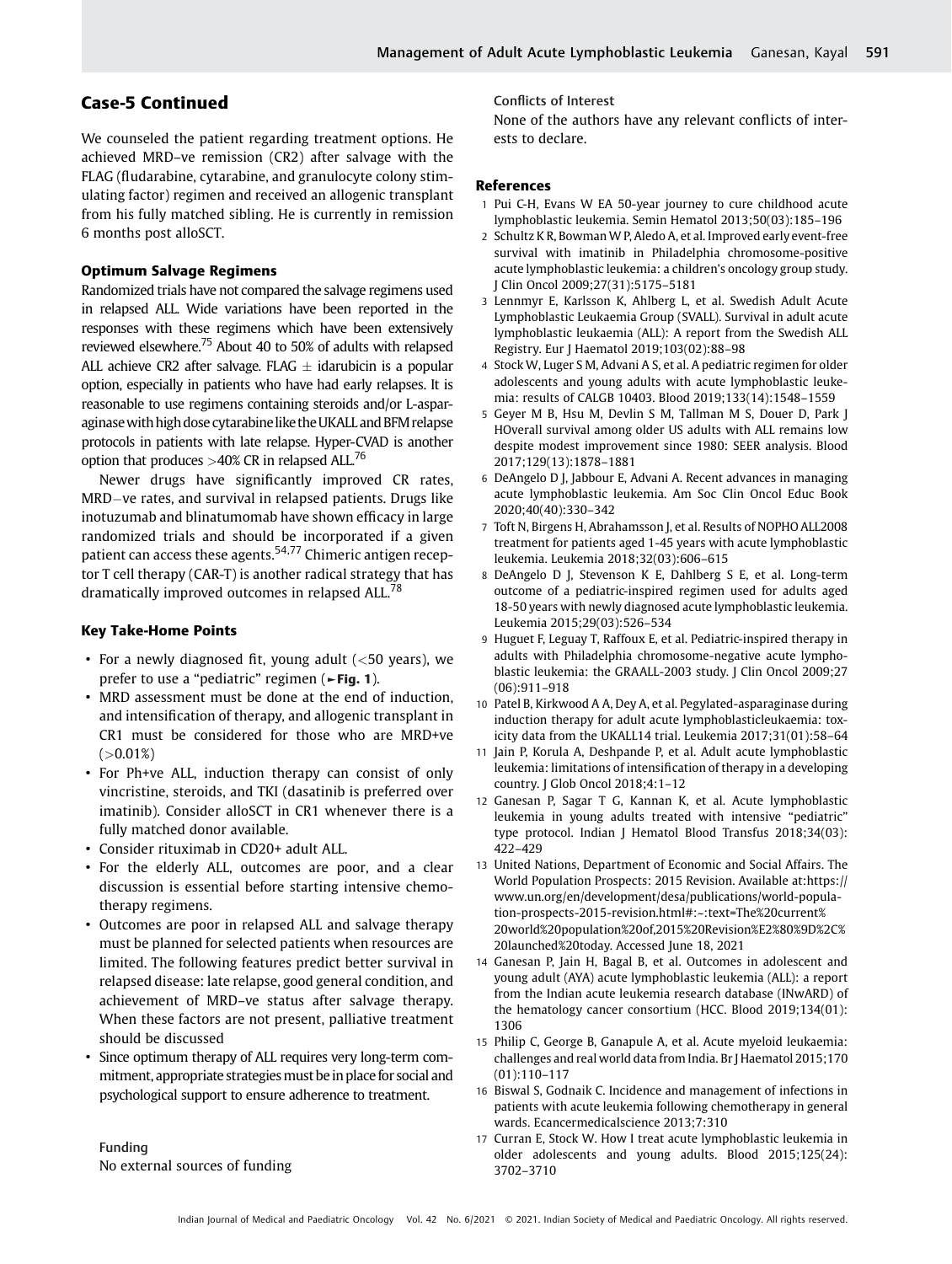- 18 Rytting M E, Jabbour E J, O'Brien S M, Kantarjian H MAcute lymphoblastic leukemia in adolescents and young adults. Cancer 2017;123(13):2398–2403
- 19 Boissel N, Baruchel A. Acute lymphoblastic leukemia in adolescent and young adults: treat as adults or as children ? Blood 2018;132 (04):351–361
- 20 Möricke A, Reiter A, Zimmermann M, et al. German-Austrian-Swiss ALL-BFM Study Group. Risk-adjusted therapy of acute lymphoblastic leukemia can decrease treatment burden and improve survival: treatment results of 2169 unselected pediatric and adolescent patients enrolled in the trial ALL-BFM 95. Blood 2008;111(09):4477–4489
- 21 Muffly L, Alvarez E, Lichtensztajn D, Abrahão R, Gomez S L, Keegan T. Patterns of care and outcomes in adolescent and young adult acute lymphoblastic leukemia: a population-based study. Blood Adv 2018;02(08):895–903
- 22 Pui C H, Pei D, Sandlund J T, et al. Long-term results of St Jude Total Therapy Studies 11, 12, 13A, 13B, and 14 for childhood acute lymphoblastic leukemia. Leukemia 2010;24(02):371–382
- 23 Maury S, Chevret S, Thomas X, et al. Rituximab in B-lineage adult acute lymphoblastic leukemia. N Engl J Med 2016;375(11): 1044–1053
- 24 Bhatia S, Landier W, Shangguan M, et al. Nonadherence to oral mercaptopurine and risk of relapse in Hispanic and non-Hispanic white children with acute lymphoblastic leukemia: a report from the children's oncology group. J Clin Oncol 2012;30(17): 2094–2101
- 25 Malhotra P, Varma S, Varma N, et al. Outcome of adult acute lymphoblastic leukemia with BFM protocol in a resource-constrained setting. Leuk Lymphoma 2007;48(06):1173–1178
- 26 Jatia S, Prasad M, Paradkar A, et al. Holistic support coupled with prospective tracking reduces abandonment in childhood cancers: a report from India. Pediatr Blood Cancer 2019;66(06):e27716
- 27 Roy N Moulik, Kulkarni K P, Kumar A. Tracking children with acute lymphoblastic leukemia who abandoned therapy: experience, challenges, parental perspectives, and impact of treatment subsidies and intensified counseling. Pediatr Hematol Oncol 2016;33 (05):327–337
- 28 Alam A, Kumar A. Impact of financial support and focussed group counselling on treatment abandonment in children with acute lymphoblastic leukaemia. Experience over 22 years from North India. Psychooncology 2019;28(02):372–378
- 29 Dores G M, Devesa S S, Curtis R E, Linet M S, Morton L MAcute leukemia incidence and patient survival among children and adults in the United States, 2001-2007. Blood 2012;119(01): 34–43
- 30 Marks D I, Paietta E M, Moorman A V, et al. T-cell acute lymphoblastic leukemia in adults: clinical features, immunophenotype, cytogenetics, and outcome from the large randomized prospective trial (UKALL XII/ECOG 2993. Blood 2009;114 (25):5136–5145
- 31 Patrick K, Vora A. Update on biology and treatment of T-cell acute lymphoblastic leukaemia. Curr Opin Pediatr 2015;27(01):44–49
- 32 Patrick K, Wade R, Goulden N, et al. Improved outcome for children and young people with T-acute lymphoblastic leukaemia: results of the UKALL 2003 trial. Blood 2014;124(21):3702
- 33 Möricke A, Zimmermann M, Valsecchi M G, et al. Dexamethasone vs prednisone in induction treatment of pediatric ALL: results of the randomized trial AIEOP-BFM ALL 2000. Blood 2016;127(17): 2101–2112
- 34 Litzow M R, Ferrando A AHow I treat T-cell acute lymphoblastic leukemia in adults. Blood 2015;126(07):833–841
- 35 Hoelzer D, Thiel E, Arnold R, et al. Successful subtype oriented treatment strategies in adult T-ALL; results of 744 patients treated in three consecutive GMALL studies. Blood 2009;114:324
- 36 Raetz E A, Teachey D TT-cell acute lymphoblastic leukemia. Hematology (Am Soc Hematol Educ Program 2016;2016(01): 580–588
- 37 Arya L S, Padmanjali K S, Sazawal S, et al. Childhood T-lineage acute lymphoblastic leukemia: management and outcome at a tertiary care center in North India. Indian Pediatr 2011;48(10): 785–790
- 38 Della Starza I, Chiaretti S, De Propris M S, et al. Minimal residual disease in acute lymphoblastic leukemia: technical and clinical advances. Front Oncol 2019;09(726):726
- 39 Ribera J M, Oriol A, Morgades M, et al. Treatment of high-risk Philadelphia chromosome-negative acute lymphoblastic leukemia in adolescents and adults according to early cytologic response and minimal residual disease after consolidation assessed by flow cytometry: final results of the PETHEMA ALL-AR-03 trial. J Clin Oncol 2014;32(15):1595–1604
- 40 Dhédin N, Huynh A, Maury S, et al.GRAALL group. Role of allogeneic stem cell transplantation in adult patients with Phnegative acute lymphoblastic leukemia. Blood 2015;125(16): 2486–2496
- 41 Goldstone A H, Richards S M, Lazarus H M, et al. In adults with standard-risk acute lymphoblastic leukemia, the greatest benefit is achieved from a matched sibling allogeneic transplantation in first complete remission, and an autologous transplantation is less effective than conventional consolidation/maintenance chemotherapy in all patients: final results of the International ALL trial (MRC UKALL XII/ECOG E2993. Blood 2008;111(04): 1827–1833
- 42 El F akih R, Ahmed S, Alfraih F, Hanbali A. Hematopoietic cell transplantation for acute lymphoblastic leukemia in adult patients. Hematol Oncol Stem Cell Ther 2017;10(04):252–258
- 43 Giebel S, Marks D I, Boissel N, et al. Hematopoietic stem cell transplantation for adults with Philadelphia chromosome-negative acute lymphoblastic leukemia in first remission: a position statement of the European Working Group for Adult Acute Lymphoblastic Leukemia (EWALL) and the Acute Leukemia Working Party of the European Society for Blood and Marrow Transplantation (EBMT. Bone Marrow Transplant 2019;54(06): 798–809
- 44 Abdelaty M M, Gawaly A, Fathy G M, Kabbash I, Taha A. Irradiation free conditioning regimen is associated with high relapse rate in Egyptian patients with acute lymphoblastic leukemia following allogeneic hematopoietic stem cell transplantation. J Egypt Natl Canc Inst 2020;32(01):28
- 45 Park H, Byun J M, Koh Y, et al. Comparison of different conditioning regimens in allogeneic hematopoietic stem-cell transplantation shows superiority of total body irradiation-based regimen for younger patients with acute leukemia: a nationwide study. Clin Lymphoma Myeloma Leuk 2019;19(11):e605–e615
- 46 Gökbuget N, Kneba M, Raff T, et al.German Multicenter Study Group for Adult Acute Lymphoblastic Leukemia. Adult patients with acute lymphoblastic leukemia and molecular failure display a poor prognosis and are candidates for stem cell transplantation and targeted therapies. Blood 2012;120(09): 1868–1876
- 47 Jain N, Lamb A V, O'Brien S, et al. Early T-cell precursor acute lymphoblastic leukemia/lymphoma (ETP-ALL/LBL) in adolescents and adults: a high-risk subtype. Blood 2016;127(15):1863–1869
- 48 Haydu J E, Ferrando A AEarly T-cell precursor acute lymphoblastic leukaemia. Curr Opin Hematol 2013;20(04):369–373
- 49 Wood B L, Winter S S, Dunsmore K P, et al. T-lymphoblastic leukemia (T-ALL) shows excellent outcome, lack of significance of the early thymic precursor (ETP) immunophenotype, and validation of the prognostic value of end-induction minimal residual disease (MRD) in Children's Oncology Group (COG) study AALL0434. Blood 2014;124(21):1
- 50 Shah B D, Borate U, Kota V K, et al. Multi-institution review of adult early T-cell precursor acute lymphoblastic leukemia/lymphoma (ETP-ALL. Blood 2015;126(23):3715
- 51 Gökbuget N. How I treat older patients with ALL. Blood 2013;122 (08):1366–1375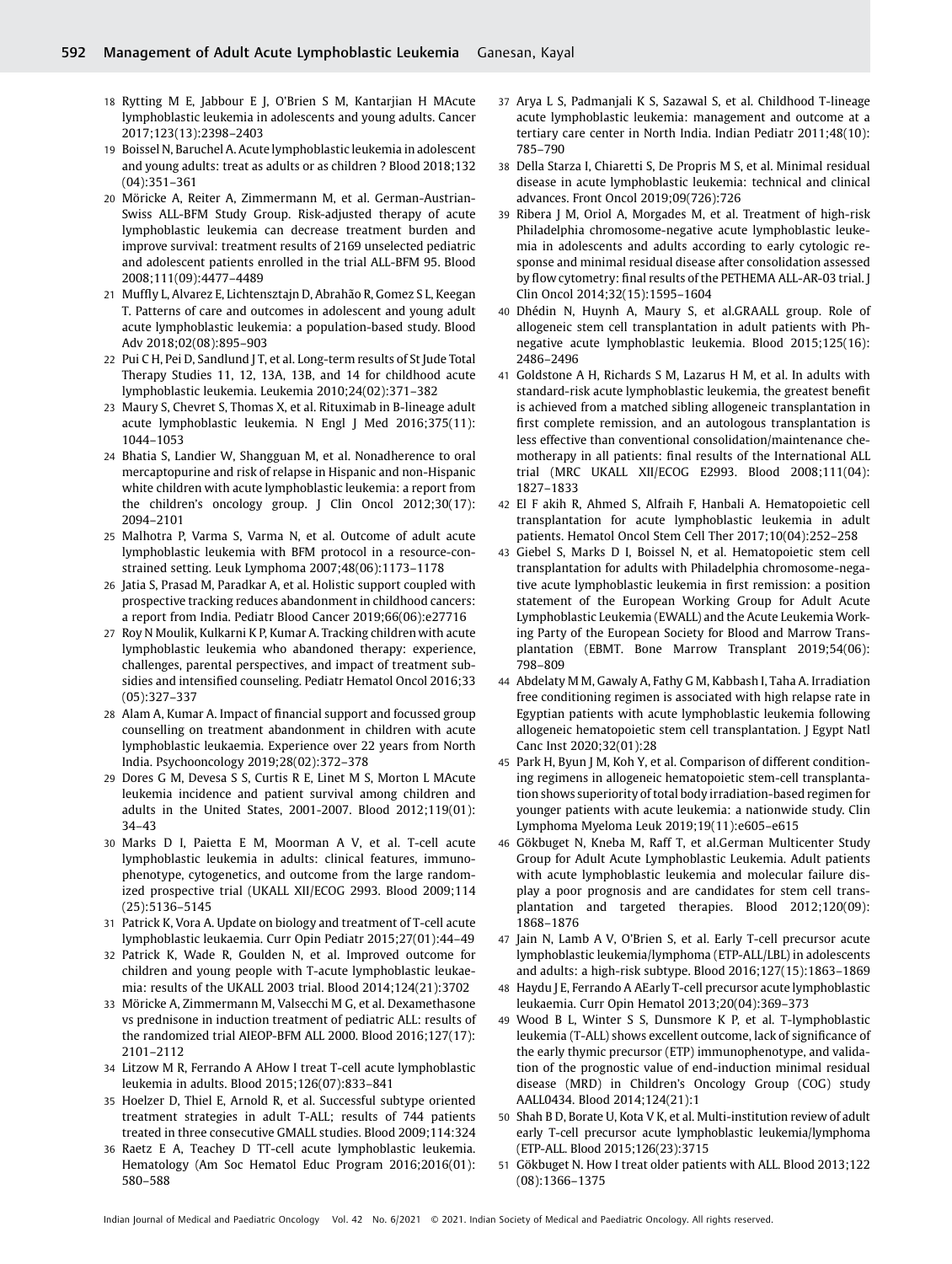- 52 Ribera J M, García O, Gil C, et al.PETHEMA Group. Comparison of intensive, pediatric-inspired therapy with non-intensive therapy in older adults aged 55-65 years with Philadelphia chromosomenegative acute lymphoblastic leukemia. Leuk Res 2018;68:79–84
- 53 Goekbuget N, Beck J, Brueggemann M, et al. Moderate intensive chemotherapy including CNS-prophylaxis with liposomal cytarabine is feasible and effective in older patients with Ph-negative acute lymphoblastic leukemia (ALL): results of a prospective trial from the German multicenter study group for adult ALL (GMALL. Blood 2012;120(21):1493
- 54 Kantarjian H, Ravandi F, Short N J, et al. Inotuzumab ozogamicin in combination with low-intensity chemotherapy for older patients with Philadelphia chromosome-negative acute lymphoblastic leukaemia: a single-arm, phase 2 study. Lancet Oncol 2018;19 (02):240–248
- 55 Advani A S, Moseley A, O'Dwyer K M, et al. Results of SWOG 1318: a phase 2 trial of blinatumomab followed by pomp (prednisone, vincristine, methotrexate, 6-mercaptopurine) maintenance in elderly patients with newly diagnosed Philadelphia chromosome negative B-cell acute lymphoblastic leukemia. Blood 2018;132 (01):33
- 56 Rousselot P, Coudé M M, Gokbuget N, et al. European Working Group on Adult ALL (EWALL) group. Dasatinib and low-intensity chemotherapy in elderly patients with Philadelphia chromosome-positive ALL. Blood 2016;128(06):774–782
- 57 Secker-Walker L M, Craig J M, Hawkins J M, Hoffbrand A VPhiladelphia positive acute lymphoblastic leukemia in adults: age distribution, BCR breakpoint and prognostic significance. Leukemia 1991;5(03):196–199
- 58 Daver N, Thomas D, Ravandi F, et al. Final report of a phase II study of imatinib mesylate with hyper-CVAD for the front-line treatment of adult patients with Philadelphia chromosome-positive acute lymphoblastic leukemia. Haematologica 2015;100(05): 653–661
- 59 Lim S N, Joo Y D, Lee K H, et al. Long-term follow-up of imatinib plus combination chemotherapy in patients with newly diagnosed Philadelphia chromosome-positive acute lymphoblastic leukemia. Am J Hematol 2015;90(11):1013–1020
- 60 Bassan R, Rossi G, Pogliani E M, et al. Chemotherapy-phased imatinib pulses improve long-term outcome of adult patients with Philadelphia chromosome-positive acute lymphoblastic leukemia: Northern Italy leukemia group protocol 09/00. J Clin Oncol 2010;28(22):3644–3652
- 61 Ravandi F, O'Brien S M, Cortes J E, et al. Long-term follow-up of a phase 2 study of chemotherapy plus dasatinib for the initial treatment of patients with Philadelphia chromosome-positive acute lymphoblastic leukemia. Cancer 2015;121(23):4158–4164
- 62 Chalandon Y, Thomas X, Hayette S, et al.Group for Research on Adult Acute Lymphoblastic Leukemia (GRAALL). Randomized study of reduced-intensity chemotherapy combined with imatinib in adults with Ph-positive acute lymphoblastic leukemia. Blood 2015;125(24):3711–3719
- 63 Shen S, Chen X, Cai J, et al. Effect of dasatinib vs imatinib in the treatment of pediatric Philadelphia chromosome-positive acute lymphoblastic leukemia: a randomized clinical trial. JAMA Oncol 2020;6(03):358–366
- 64 Jabbour E, Kantarjian H, Ravandi F, et al. Combination of hyper-CVAD with ponatinib as first-line therapy for patients with Philadelphia chromosome-positive acute lymphoblastic leukaemia: a single-centre, phase 2 study. Lancet Oncol 2015;16(15): 1547–1555
- 65 Kim D Y, Joo Y D, Lim S N, et al.Adult Acute Lymphoblastic Leukemia Working Party of the Korean Society of Hematology. Nilotinib combined with multiagent chemotherapy for newly diagnosed Philadelphia-positive acute lymphoblastic leukemia. Blood 2015;126(06):746–756
- 66 Ribera J M, García O, Montesinos P, et al. Treatment of young patients with Philadelphia chromosome-positive acute lympho-

blastic leukaemia using increased dose of imatinib and deintensified chemotherapy before allogeneic stem cell transplantation. Br J Haematol 2012;159(01):78–81

- 67 Vignetti M, Fazi P, Cimino G, et al. Imatinib plus steroids induces complete remissions and prolonged survival in elderly Philadelphia chromosome-positive patients with acute lymphoblastic leukemia without additional chemotherapy: results of the Gruppo Italiano Malattie Ematologiche dell'Adulto (GIMEMA) LAL0201-B protocol. Blood 2007;109(09):3676–3678
- 68 Rea D, Legros L, Raffoux E, et al.Intergroupe Français des Leucémies Myéloïdes Chronique; Group for Research in Adult Acute Lymphoblastic Leukemia. High-dose imatinib mesylate combined with vincristine and dexamethasone (DIV regimen) as induction therapy in patients with resistant Philadelphiapositive acute lymphoblastic leukemia and lymphoid blast crisis of chronic myeloid leukemia. Leukemia 2006;20(03): 400–403
- 69 Schultz K R, Carroll A, Heerema N A, et al.Children's Oncology Group. Long-term follow-up of imatinib in pediatric Philadelphia chromosome-positive acute lymphoblastic leukemia: children's oncology group study AALL0031. Leukemia 2014;28(07): 1467–1471
- 70 Fielding A K, Rowe J M, Buck G, et al. UKALLXII/ECOG2993: addition of imatinib to a standard treatment regimen enhances long-term outcomes in Philadelphia positive acute lymphoblastic leukemia. Blood 2014;123(06):843–850
- 71 Giebel S, Czyz A, Ottmann O, et al. Use of tyrosine kinase inhibitors to prevent relapse after allogeneic hematopoietic stem cell transplantation for patients with Philadelphia chromosome-positive acute lymphoblastic leukemia: a position statement of the Acute Leukemia Working Party of the European Society for Blood and Marrow Transplantation. Cancer 2016;122 (19):2941–2951
- 72 Fielding A K, Richards S M, Chopra R, et al.Medical Research Council of the United Kingdom Adult ALL Working Party Eastern Cooperative Oncology Group. Outcome of 609 adults after relapse of acute lymphoblastic leukemia (ALL); an MRC UKALL12/ECOG 2993 study. Blood 2007;109(03):944–950
- 73 Locatelli F, Schrappe M, Bernardo M E, Rutella S. How I treat relapsed childhood acute lymphoblastic leukemia. Blood 2012; 120(14):2807–2816
- 74 Gökbuget N, Stanze D, Beck J, et al.German Multicenter Study Group for Adult Acute Lymphoblastic Leukemia. Outcome of relapsed adult lymphoblastic leukemia depends on response to salvage chemotherapy, prognostic factors, and performance of stem cell transplantation. Blood 2012;120(10):2032–2041
- 75 Frey N V, Luger S MHow I treat adults with relapsed or refractory Philadelphia chromosome-negative acute lymphoblastic leukemia. Blood 2015;126(05):589–596
- 76 Faderl S, Thomas D A, O'Brien S, et al. Augmented hyper-CVAD based on dose-intensified vincristine, dexamethasone, and asparaginase in adult acute lymphoblastic leukemia salvage therapy. Clin Lymphoma Myeloma Leuk 2011;11(01):54–59
- 77 Kantarjian H, Stein A, Gökbuget N, et al. Blinatumomab versus chemotherapy for advanced acute lymphoblastic leukemia. N Engl J Med 2017;376(09):836–847
- 78 Park J H, Rivière I, Gonen M, et al. Long-term follow-up of CD19 CAR therapy in acute lymphoblastic leukemia. N Engl J Med 2018; 378(05):449–459
- 79 Abraham A, George B, Ahmed R, et al. Outcome of treatment with a low cost protocol in adults with T cell acute lymphoblastic leukemia in a tertiary care center in India. Leuk Lymphoma 2014; 55(04):947–949
- 80 Ganesan P, Jain H, Bagal B, et al. Outcomes in adolescent and young adult acute lymphoblastic leukaemia: a report from the Indian Acute Leukaemia Research Database (INwARD) of the Hematology Cancer Consortium (HCC. Br J Haematol 2021;193 (01):e1–e4